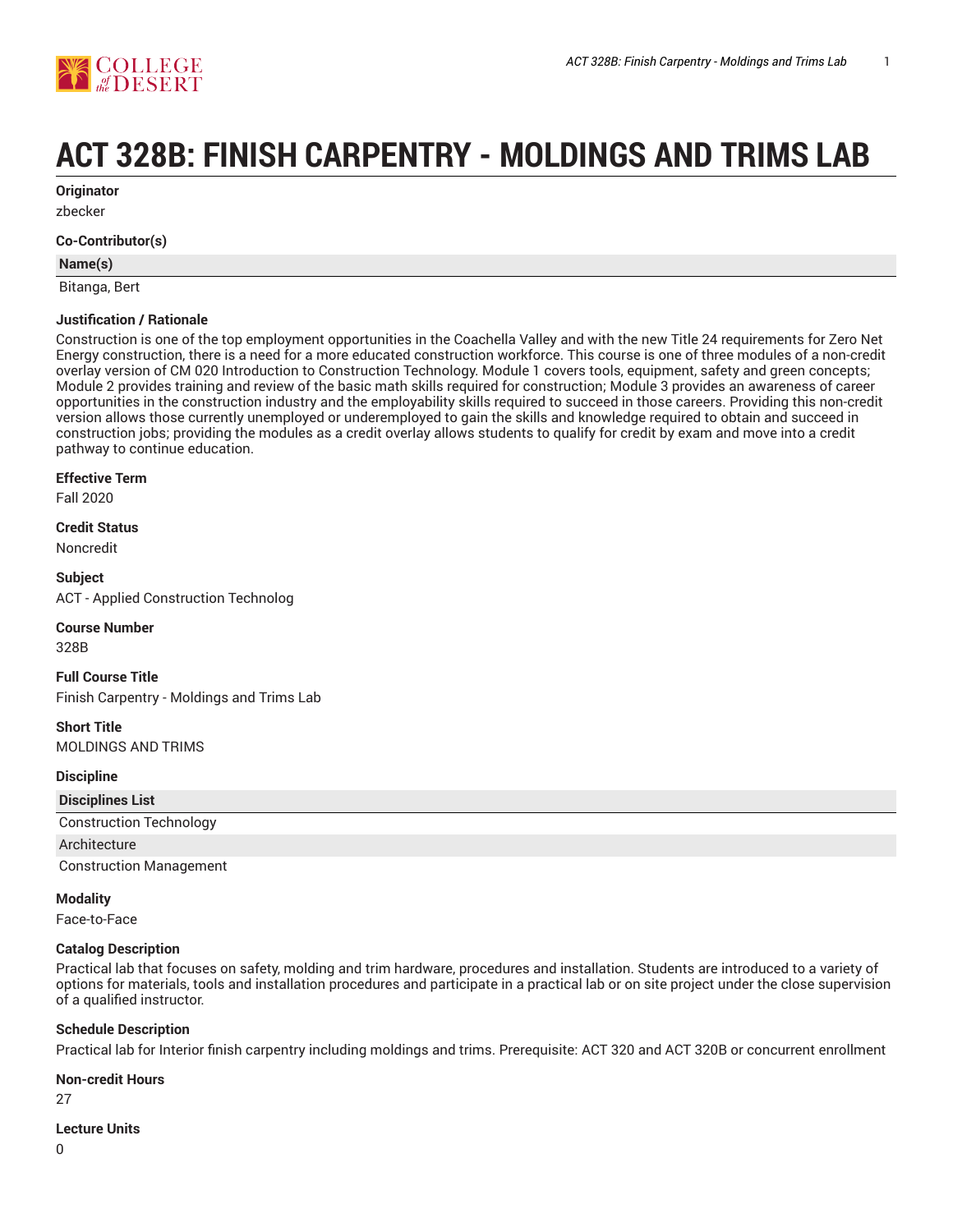

**Lab Units**

 $\Omega$ 

**In-class Hours** 27

**Out-of-class Hours**

0

**Total Course Units**

0 **Total Semester Hours** 27

**Override Description** Noncredit override.

**Prerequisite Course(s)** ACT 320 and ACT 320B or concurrent enrollment

**Required Text and Other Instructional Materials**

**Resource Type** Book

**Author** National Center for Construction Education and Research

**Title** Construction Technology-Trainee Guide

**Edition**

4th

**City**

Gainesville, FL

**Publisher** Pearson Prentice Hall

**Year** 2016

**College Level**

Yes

**Flesch-Kincaid Level** 12

**ISBN #** 9780134130392

**Resource Type** Instructional Materials

**Title** Career Essentials Project Book 3

**Edition** Latest Edition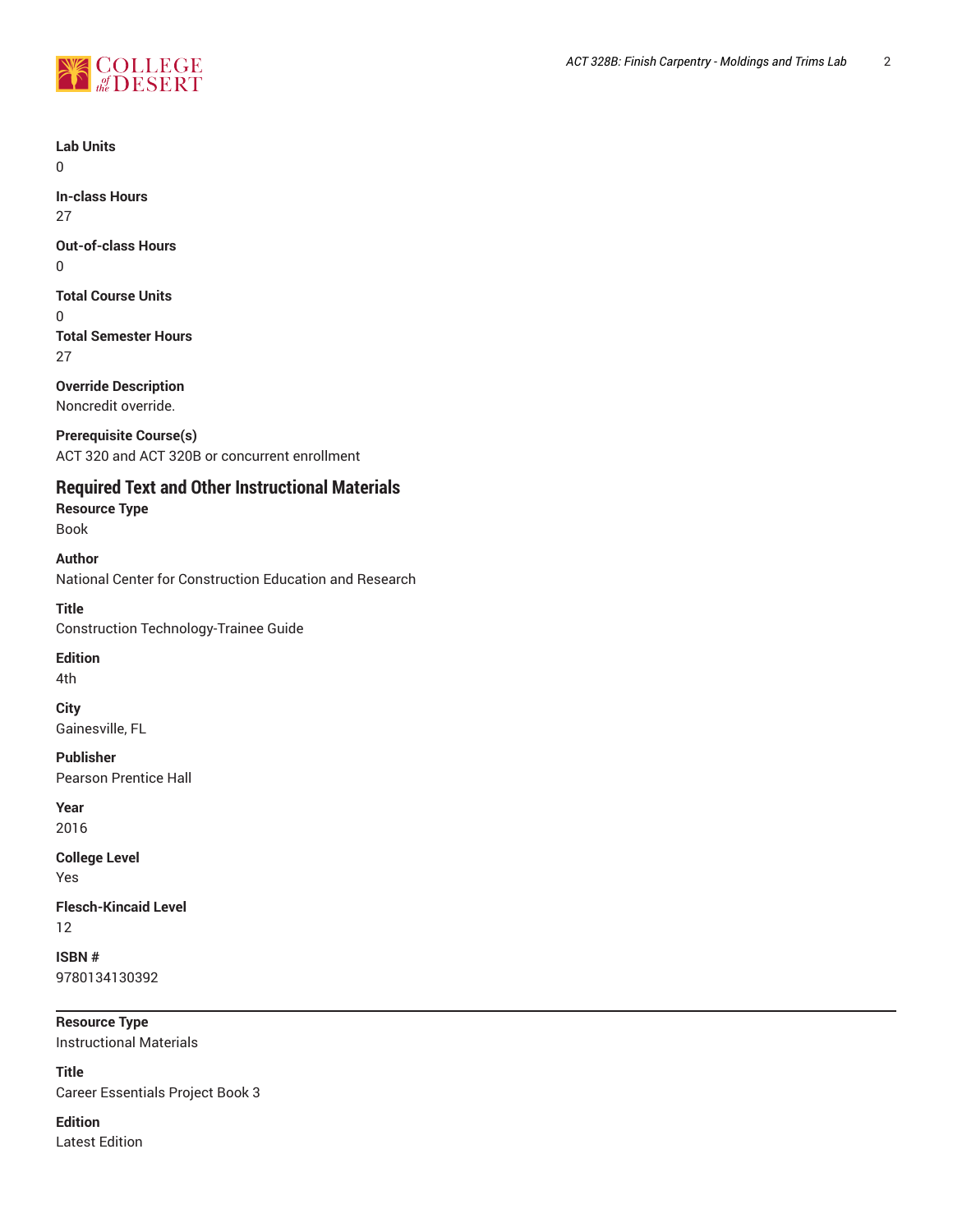

#### **Publisher**

Carpenters International Training Fund

**Year** 2018

#### **Description**

CC0003RG

## **Class Size Maximum**

20

# **Entrance Skills**

Understand safety requirements on construction sites.

#### **Requisite Course Objectives**

ACT 320-Discuss common safety hazards on construction sites.

#### **Entrance Skills**

Ability to interpret information and instructions presented in both written and verbal form.

#### **Requisite Course Objectives**

ACT 320-Demonstrate the ability to interpret information and instructions presented in both written and verbal form.

#### **Entrance Skills**

Critical thinking skills and the ability to solve problems using those skills.

#### **Requisite Course Objectives**

ACT 320-Demonstrate critical thinking skills and the ability to solve problems using those skills.

#### **Entrance Skills**

Solve simple arithmetic functions.

#### **Requisite Course Objectives**

ACT 320B-Solve simple arithmetic functions including addition, subtraction, multiplication, and division of whole numbers, fractions, and decimals.

## **Entrance Skills**

Demonstrate fluency reading a tape measure.

#### **Requisite Course Objectives**

ACT 320B-Demonstrate fluency reading a tape measure.

## **Entrance Skills**

Recognize and measure basic geometric shapes used in the construction industry.

#### **Requisite Course Objectives**

ACT 320B-Recognize and measure basic geometric shapes commonly used in the construction industry.

# **Course Content**

1. Review of construction safety.

- 2. Basic procedures and guidelines for installing trim.
- 3. Window trim installation techniques and guidelines.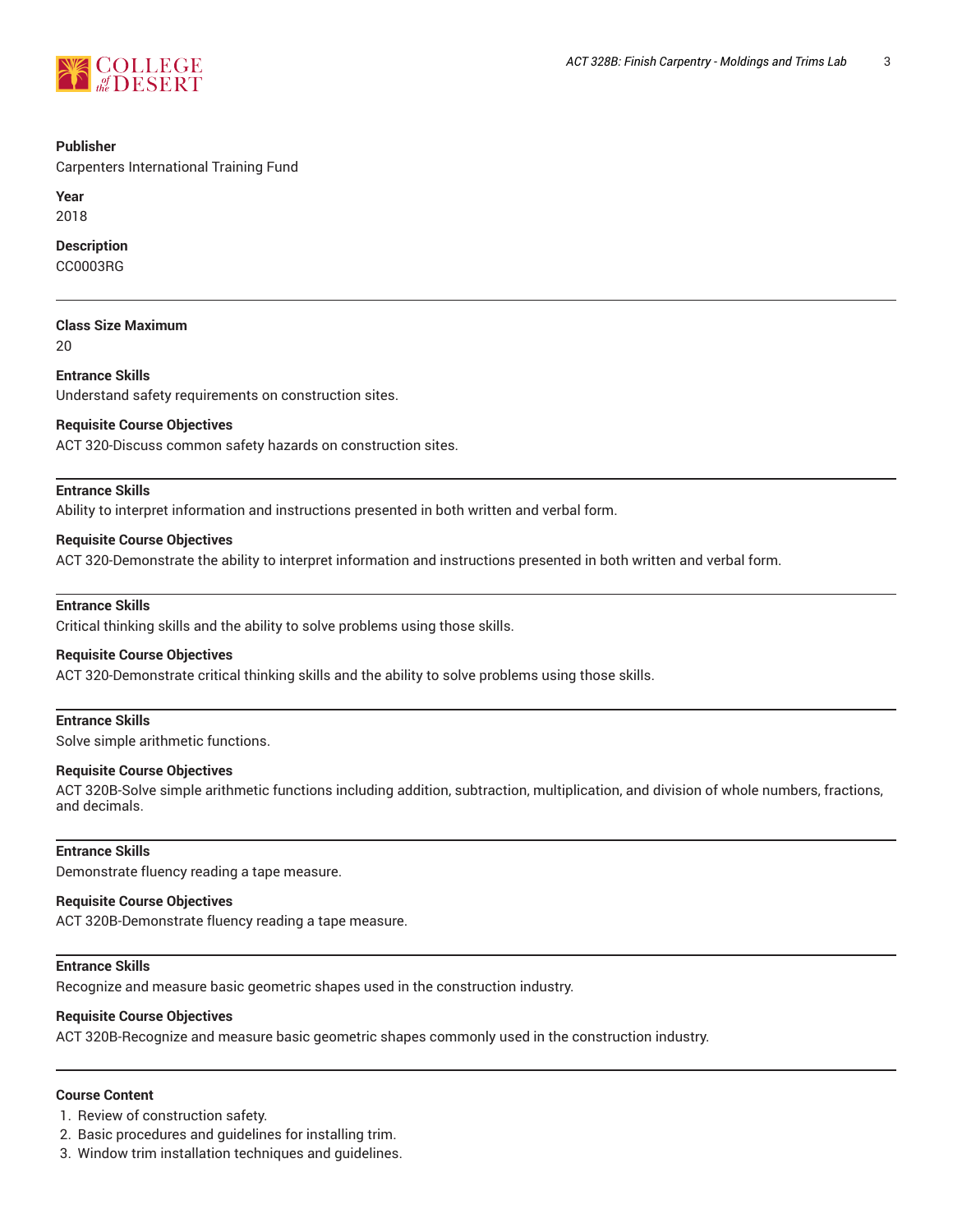

- 4. Moldings.
- 5. Baseboard trim installation techniques.
- 6. Ceiling trim installation techniques and guidelines.
- 7. Estimating trim materials.
- 8. Making square and miter cuts.
- 9. Making coped joint cuts.
- 10. Install trim using proper fasteners.

#### **Course Objectives**

|             | <b>Objectives</b>                                                                                         |
|-------------|-----------------------------------------------------------------------------------------------------------|
| Objective 1 | Overview of finish carpentry drawings and specifications.                                                 |
| Objective 2 | Discuss safety procedures for hand and power tools used to install moldings and trims.                    |
| Objective 3 | Identify the different types of standard moldings and describe their use.                                 |
| Objective 4 | Discuss the proper procedure for making coped joint cuts using a coping saw.                              |
| Objective 5 | Discuss the process of estimating the quantities of different trim materials required for selected rooms. |

# **Student Learning Outcomes**

|           | Upon satisfactory completion of this course, students will be able to:           |
|-----------|----------------------------------------------------------------------------------|
| Outcome 1 | Estimate the quantities of different trim materials for selected applications.   |
| Outcome 2 | Outline the safety procedures for hand and power tools used in finish carpentry. |
| Outcome 3 | Install moldings and trim using safe and effective procedures.                   |

#### **Methods of Instruction**

| <b>Method</b>     | Please provide a description or examples of how each instructional<br>method will be used in this course. |
|-------------------|-----------------------------------------------------------------------------------------------------------|
| Activity          | Develop procedures for estimating materials for trims and moldings.                                       |
| Participation     | Individual and group participation in evaluation of construction options.                                 |
| <b>Discussion</b> | In-class evaluation of construction options and methods.                                                  |
| Activity          | Install trims and moldings in lab or on site project.                                                     |

# **Methods of Evaluation**

| <b>Method</b>                            | Please provide a description or examples of how<br>each evaluation method will be used in this course. | <b>Type of Assignment</b> |
|------------------------------------------|--------------------------------------------------------------------------------------------------------|---------------------------|
| Field/physical activity observations     | Installation of trim and molding working individually In Class Only<br>and as a team.                  |                           |
| Student participation/contribution       | Individual and group participation in evaluation of<br>construction options.                           | In Class Only             |
| Product/project development evaluation   | Estimates for materials for trim and molding<br>installation.                                          | In Class Only             |
| Group activity participation/observation | Participation in discussion of estimates and<br>installations.                                         | In Class Only             |

#### **Assignments**

#### **Other In-class Assignments**

- 1. Individual projects to develop estimates.
- 2. Small group projects to review and evaluate estimates.
- 3. Projects to install trim and moldings.
- 4. Small group projects to evaluate installations.

#### **Grade Methods**

Pass/No Pass Only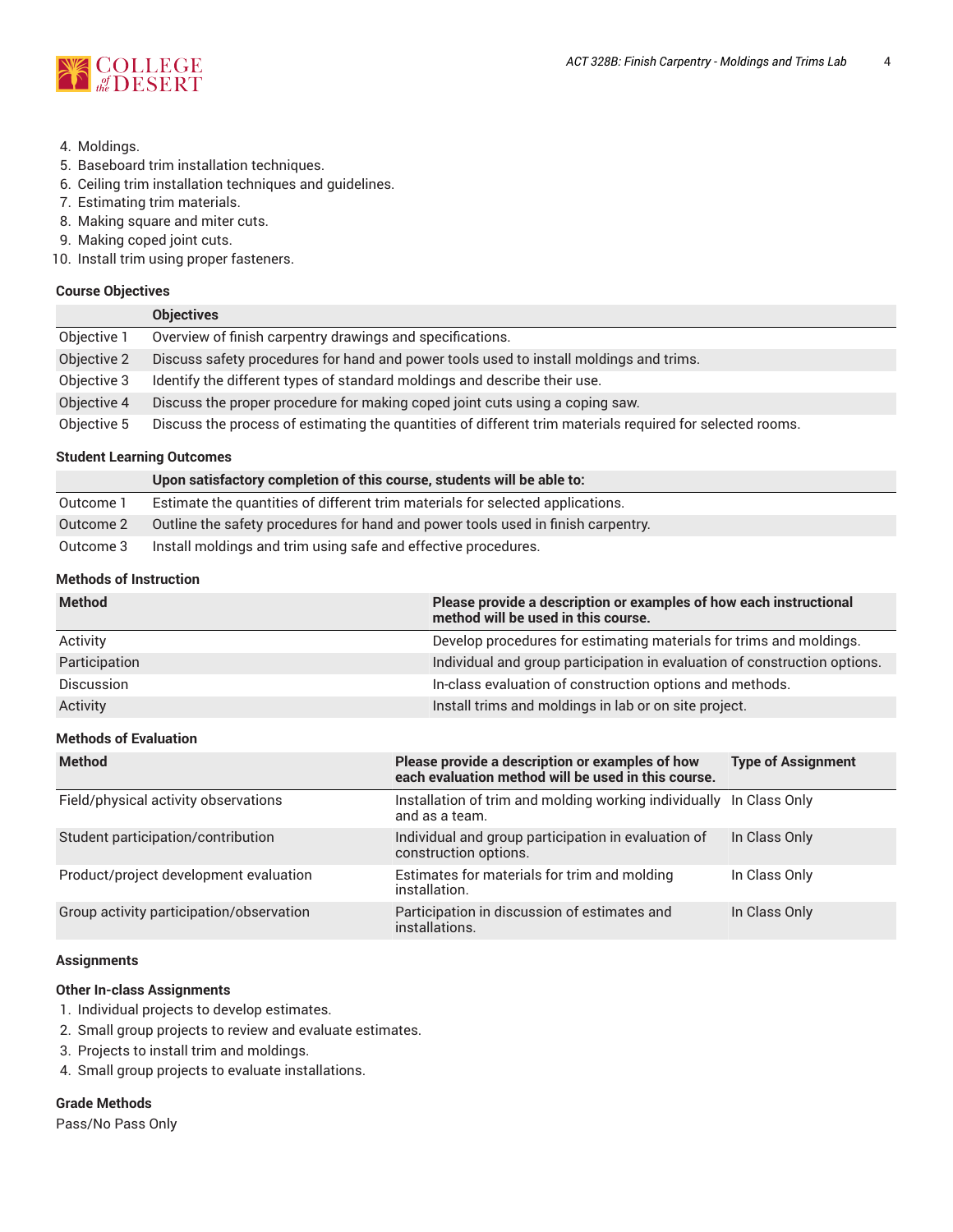

# **MIS Course Data**

**CIP Code** 46.0412 - Building/Construction Site Management/Manager.

**TOP Code** 095700 - Civil and Construction Management Technology

**SAM Code** C - Clearly Occupational

**Basic Skills Status** Not Basic Skills

**Prior College Level** Not applicable

**Cooperative Work Experience** Not a Coop Course

**Course Classification Status** Other Non-credit Enhanced Funding

**Approved Special Class** Not special class

**Noncredit Category** Short-Term Vocational

**Funding Agency Category** Not Applicable

**Program Status** Program Applicable

**Transfer Status** Not transferable

**Allow Audit** No

**Repeatability** Yes

**Repeatability Limit** NC **Repeat Type** Noncredit

# **Justification**

Noncredit courses are repeatable until students achieve the skills and knowledge required to meet the objectives and outcomes of the course.

**Materials Fee** No

**Additional Fees?** No